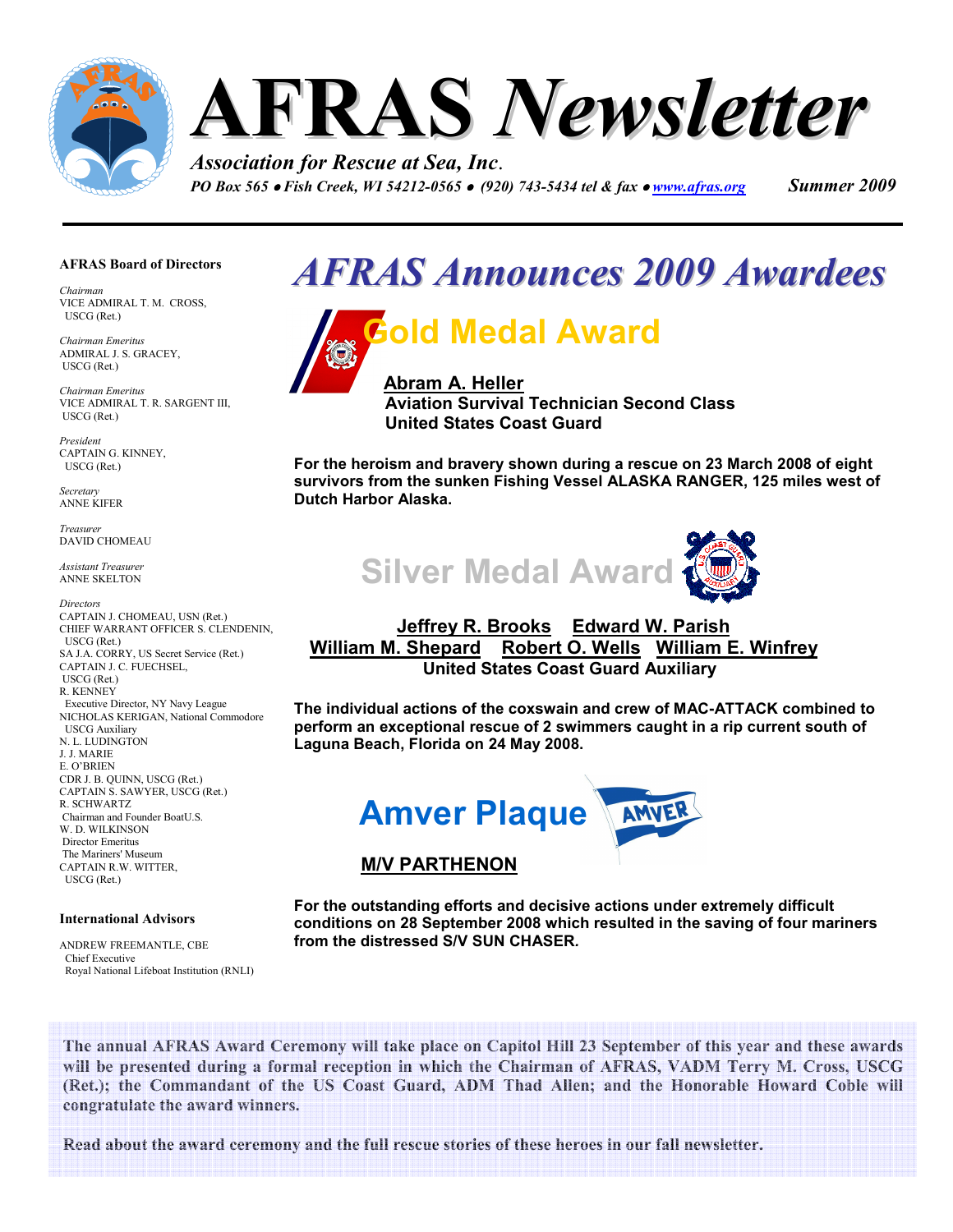## Letter from the President

Dear Members and Friends of AFRAS,

It is a great pleasure to welcome you to this edition of the AFRAS Newsletter. We have had some very important developments within AFRAS, and you will see more about them later in this Newsletter.

First, I am very pleased to report that AFRAS is in better financial health than it has been in quite a while. This is certainly due in large part to the very generous support of our Platinum corporate sponsors: Lockheed Martin, EADS North America and General Dynamics. I think it speaks very highly for the sense of community and humanitarian spirit of these major corporations that they are

willing to support AFRAS and the work that we do to provide recognition and support to the Search and Rescue community, both here at home, and in other parts of the world. With that said, the backbone of AFRAS continues to be the loyal members and other donors who provide us with the ongoing ability to accomplish our goals. I'd like to personally thank all of our supporters, at all levels, for your contributions, encouragement, and continued interest and support…"BZ". Quite naturally, we are always looking for additional members, donors and sponsors, so I encourage everyone who reads this to reach out to friends, colleagues and others and to "Spread The Word" on AFRAS, and encourage them to help us in our work.

…the backbone of AFRAS continues to be the loyal members and other donors who provide us with the ongoing ability to accomplish our goals.

On the cover you were introduced to the winners of this year's AFRAS Awards; some true heroes whose stories we will tell in detail in the fall newsletter. Considering the high caliber of the nominations that we received, it was very hard for the AFRAS Awards Committee to decide on the winners, but I think you will find that their stories are truly exceptional examples of the finest lifesaving traditions and principles. I would point out that our Gold Medal Winner, AST2 Abram Heller, USCG, has also received international recognition for his heroic rescue by receiving the International Maritime Organization (IMO) "Award for Exceptional Bravery at Sea" for 2009.

We have also expanded our recognition program for other instances of exceptional lifesaving incidents. In this issue you'll see the story of our recognition for a group of the first responders to the emergency landing of US Air flight 1549 in the Hudson River. We are also working closely with the National Association of State Boating Law Administrators (NASBLA), C-PORT (a national organization on non-emergency towing firms), and the SAR organizations in the Caribbean, to recognize their members who have made exceptional rescues of mariners in distress.

AFRAS has also continued work with the international SAR community, and we've established a very close working relationship with the International Maritime Rescue Federation (IMRF), which is the international non-governmental SAR organization recognized by the IMO that includes member organizations from over 65 countries around the world. I am very pleased that we've been able to lend our support and expertise to IMRF by attending a number of the International Maritime Organization's Committee and Sub-Committee meetings that deal with SAR as part of the IMRF Delegation. In the future we hope to be able to expand our program of helping developing SAR organizations. We would certainly like to hear from any of our AFRAS members that are aware of worthy lifesaving organizations that need some help to accomplish their vital work to save lives.

In conclusion, thank you again for your support and interest in AFRAS as we continue to help those who dedicate themselves to helping mariners in distress.

Captain Gabe Kinney, USCG (Ret)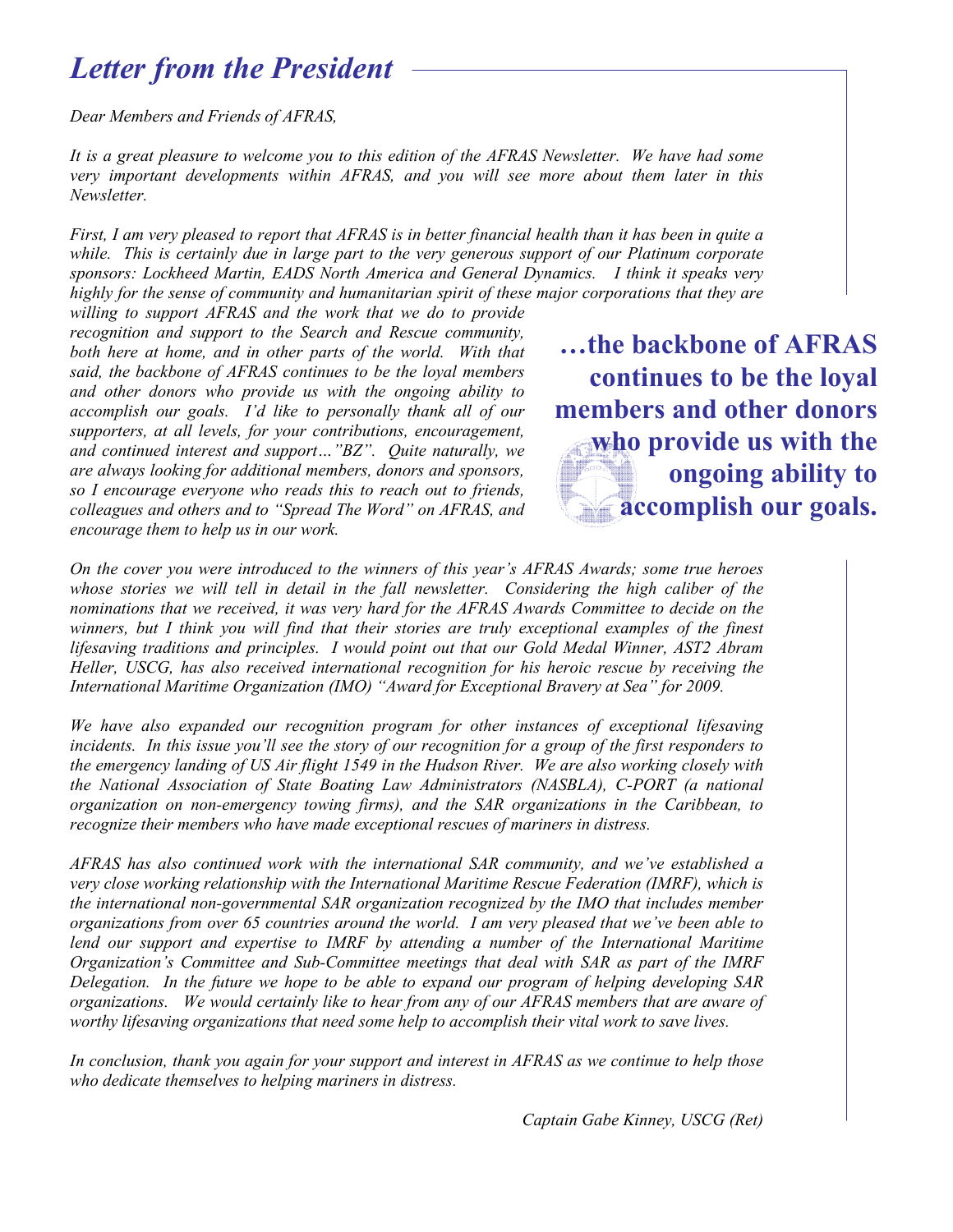# AFRAS Presents Award to NY Waterway

n 18 May 2009 AFRAS director Rick Kenney presented a plaque to NY Waterway for the company's role O in the rescue of passengers from US Air Flight 1549 which had crash landed in the Hudson River on 15 January 2009.

Capt. Warren expressed the NY Waterway's appreciation to AFRAS for recognizing the company's role in a "once in a lifetime situation for which there was no script or precedent."

The plane, having just taken off from New York's LaGuardia Airport and bound for Charlotte, North Carolina, reported engine problems after striking a flock of geese. Realizing that the aircraft would be unable to make it to the nearest airport, the pilot prepared

for a crash landing in the Hudson River. All on board survived the crash due to the plane remaining intact on impact and the near immediate assistance from water taxis and tugs which swarmed around the jet. NY Waterway was reportedly the first responder; arriving on the scene in less than four minutes.

Captain Alan Warren, Director of Ferry Operations for NY Waterway accepted the AFRAS award on behalf of all members of the company. A career merchant mariner, CAPT Warren remarked that the award is a "testament to the value of the time and resources invested in training and drills required by the company for its 140 crew members aboard 27 ferry craft of various speeds and sizes." This rescue evolution was a "textbook case of rapid response, advance preparation, and coordinated execution by the crews of the various ferries to get survivors



out of the water as expeditiously and safely as possible." Capt. Warren expressed the NY Waterway's appreciation to AFRAS for recognizing the company's role in a "once in a lifetime situation for which there was no script or precedent."

The Association for Rescue at Sea is proud to recognize exceptional rescues of mariners in distress – or as in this case, those who might find themselves in the unlikely position of needing a marine rescue. The passengers from US Air Flight 1549 survived this horrific event largely due to the quick response and professional conduct of the employees of NY Waterway.